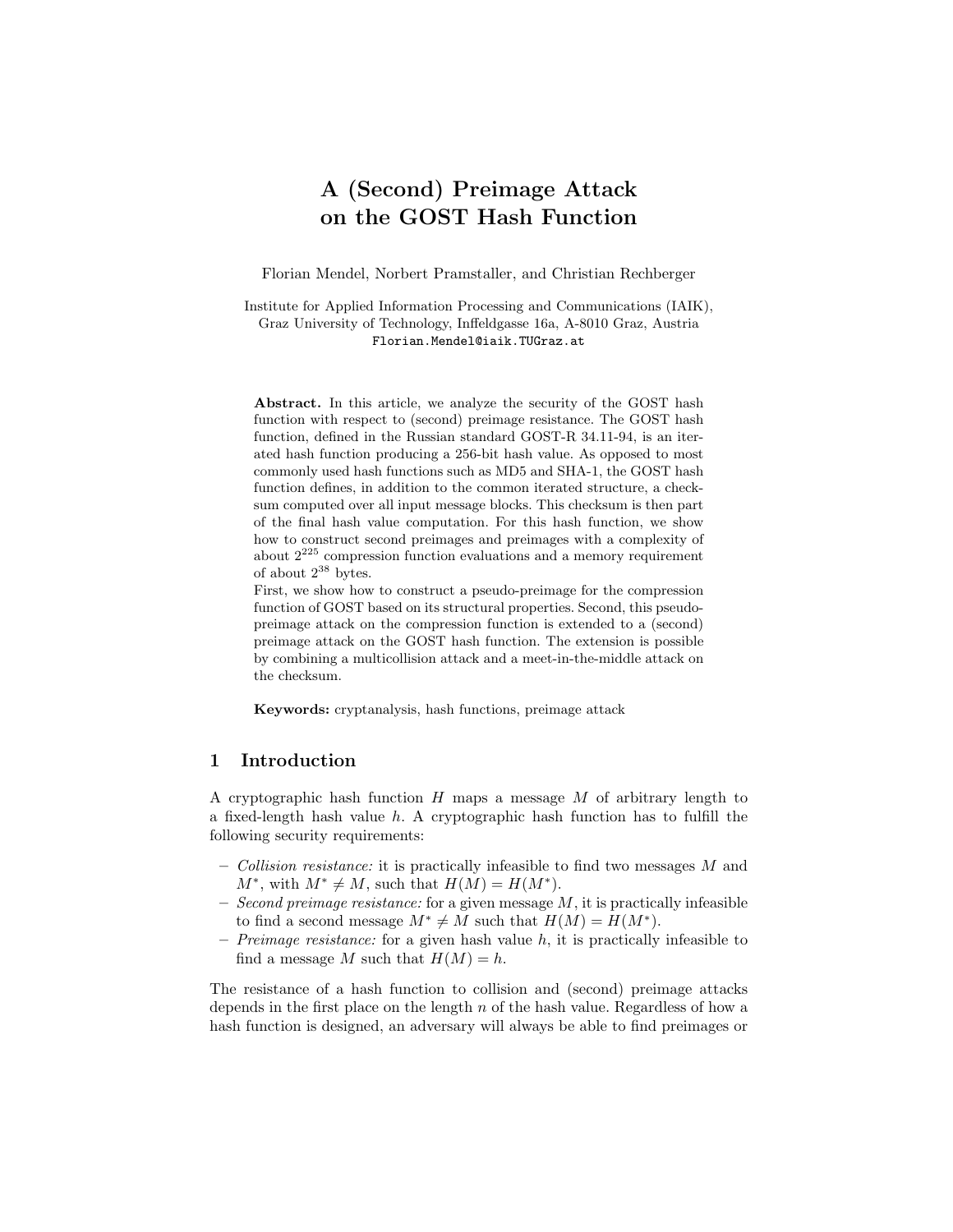second preimages after trying out about  $2<sup>n</sup>$  different messages. Finding collisions requires a much smaller number of trials: about  $2^{n/2}$  due to the birthday paradox. If the internal structure of a particular hash function allows collisions or (second) preimages to be found more efficiently than what could be expected based on its hash length, then the function is considered to be broken.

Recent cryptanalytic results on hash functions mainly focus on collision attacks (see for instance [2, 3, 14–17]) but only few results with respect to (second) preimages have been published to date (see for instance [7, 9]). In this article, we will present a security analysis with respect to (second) preimage resistance for the hash function specified in the Russian national standard GOST-R 34.11-94. This standard has been developed by GUBS of Federal Agency Government Communication and Information and All-Russian Scientific and Research Institute of Standardization. The standard also specifies amongst others the GOST block cipher and the GOST signature algorithm.

The GOST hash function is an iterated hash function producing a 256-bit hash value. Since the GOST block cipher is a building block of the hash function, it can be considered as a block-cipher-based hash function. While there have been published several cryptanalytic results regarding the block cipher (see for instance  $[1, 6, 8, 12, 13]$ , we are not aware of any published security analysis of the GOST hash function besides the work of Gauravaram and Kelsey in [4]. They show that the generic attacks on hash functions based on the Damgård-Merkle design principle can be extended to hash functions with linear/modular checksums independent of the underlying compression function.

In this article, we present an analysis of the GOST hash function. To denote the GOST hash function, we will simply write GOST for the remainder of this article. We exploit the internal structure of GOST to construct pseudo-preimages for the compression function of GOST with a complexity of about  $2^{192}$ . Furthermore, we show how this attack on the compression function of GOST can be extended to a (second) preimage attack on the hash function. The attack has a complexity of about  $2^{225}$  instead of  $2^{256}$  what is expected from a 256-bit hash value. Both attacks are structural attacks in the sense that they are independent of the underlying block cipher.

The remainder of this article is structured as follows. In Section 2, we give a short description of GOST. Section 3 presents the pseudo-preimage attack on the compression function. The extension of the attack on the compression function resulting in the preimage attack is discussed in Section 4. Finally, we present conclusions in Section 5.

# 2 Description of GOST

GOST is an iterated hash function that processes message blocks of 256 bits and produces a 256-bit hash value. If the message length is not a multiple of 256, an unambiguous padding method is applied. For the description of the padding method we refer to [10]. Let  $M = M_1||M_2|| \cdots ||M_t$  be a t-block message (after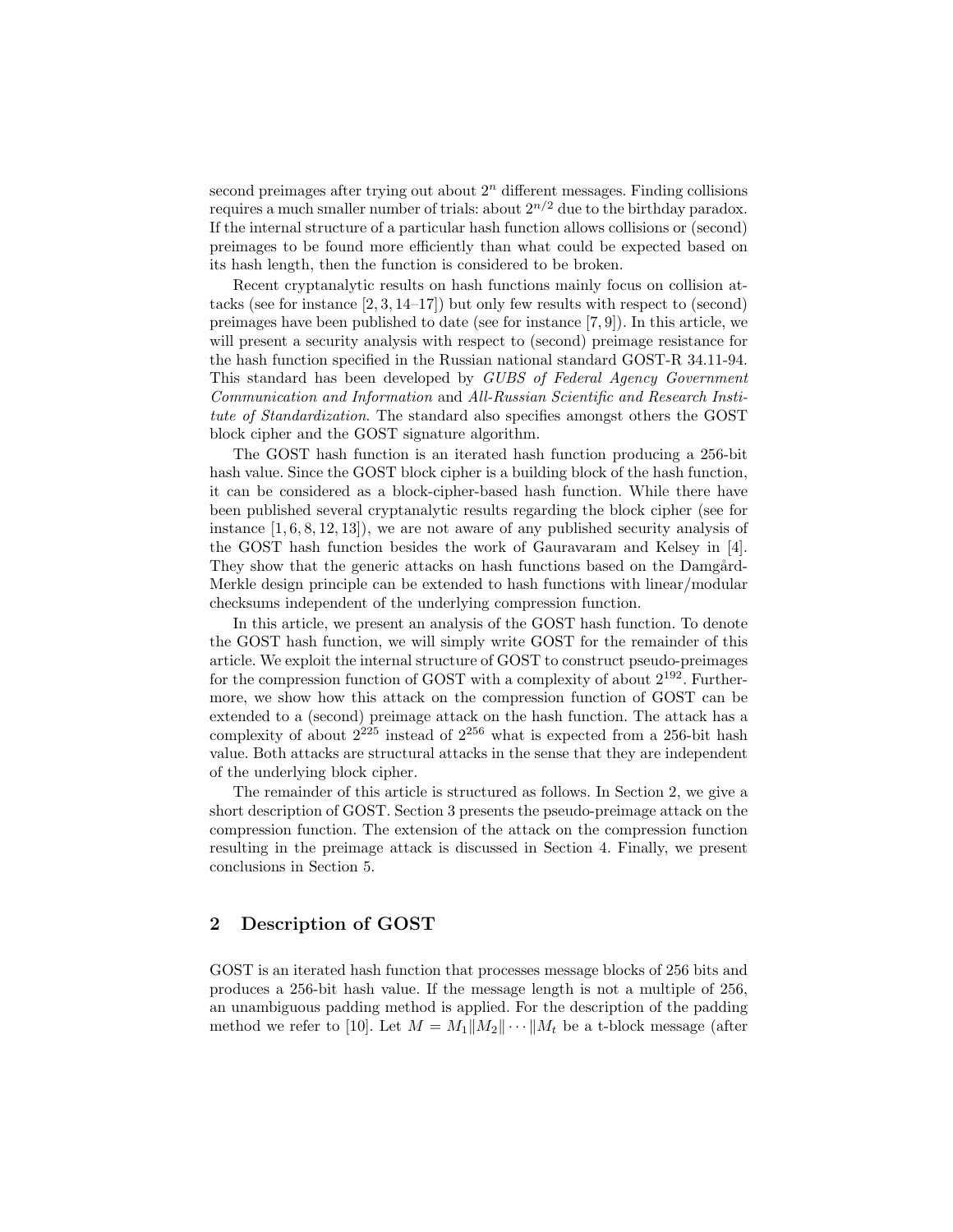

Fig. 1. Structure of the GOST hash function.

padding). The hash value  $h = H(M)$  is computed as follows (see Fig. 1):

$$
H_0 = IV \tag{1}
$$

$$
H_i = f(H_{i-1}, M_i) \quad \text{for } 0 < i \le t \tag{2}
$$

$$
H_{t+1} = f(H_t, |M|) \tag{3}
$$

$$
H_{t+2} = f(h_{t+1}, \Sigma) = h , \t\t(4)
$$

where  $\Sigma = M_1 \boxplus M_2 \boxplus \cdots \boxplus M_t$ , and  $\boxplus$  denotes addition modulo  $2^{256}$ . IV is a predefined initial value and  $|M|$  represents the bit-length of the entire message prior to padding. As can be seen in (4), GOST specifies a checksum  $(\Sigma)$  consisting of the modular addition of all message blocks, which is then input to the final application of the compression function. Computing this checksum is not part of most commonly used hash functions such as MD5 and SHA-1.

The compression function  $f$  of GOST basically consist of three parts (see also Fig. 2): the state update transformation, the key generation, and the output transformation. In the following, we will describe these parts in more detail.



Fig. 2. The compression function of GOST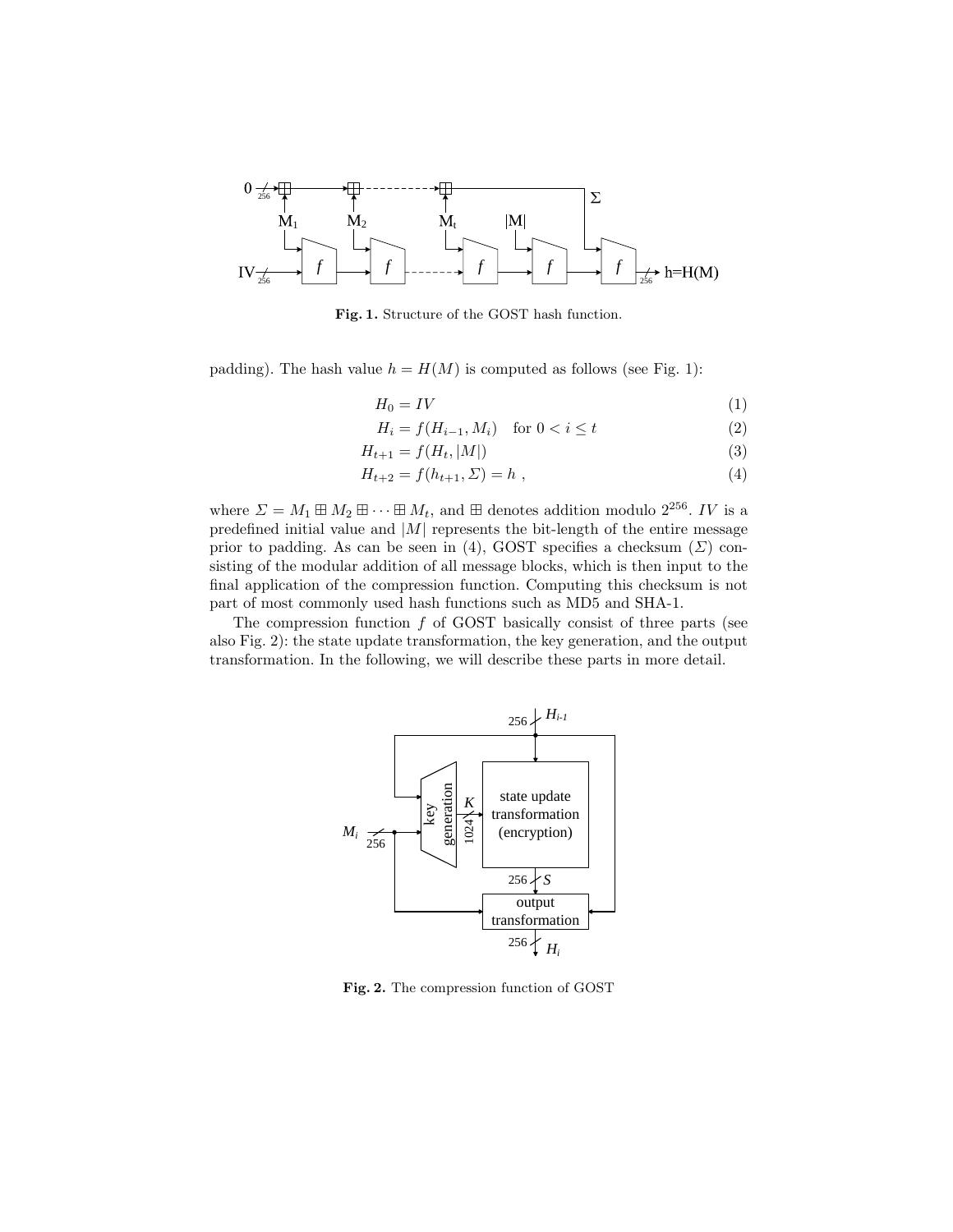#### 2.1 State Update Transformation

The state update transformation of GOST consists of 4 parallel instances of the GOST block cipher, denoted by E. The intermediate hash value  $H_{i-1}$  is split into four 64-bit words  $h_3||h_2||h_1||h_0$ . Each 64-bit word is used in one stream of the state update transformation to construct the 256-bit value  $S = s_3||s_2||s_1||s_0$ in the following way:

$$
s_0 = E(k_0, h_0) \tag{5}
$$

$$
s_1 = E(k_1, h_1) \tag{6}
$$

$$
s_2 = E(k_2, h_2) \tag{7}
$$

$$
s_3 = E(k_3, h_3) \tag{8}
$$

where  $E(k, p)$  denotes the encryption of the 64-bit plaintext p under the 256-bit key  $k$ . We refer to the GOST standard, for a detailed description of the GOST block cipher.

#### 2.2 Key Generation

The key generation of GOST takes as input the intermediate hash value  $H_{i-1}$ and the message block  $M_i$  to compute a 1024-bit key K. This key is split into four 256-bit keys  $k_i$ , *i.e.*  $K = k_3 || \cdots || k_0$ , where each key  $k_i$  is used in one stream as the key for the GOST block cipher  $E$  in the state update transformation. The four keys  $k_0, k_1, k_2$ , and  $k_3$  are computed in the following way:

$$
k_0 = P(H_{i-1} \oplus M_i) \tag{9}
$$

$$
k_1 = P(A(H_{i-1}) \oplus A^2(M_i))
$$
\n(10)

$$
k_2 = P(A^2(H_{i-1}) \oplus \text{Const} \oplus A^4(M_i))
$$
\n(11)

$$
k_3 = P(A(A^2(H_{i-1}) \oplus \text{Const}) \oplus A^6(M_i))
$$
\n(12)

where A and P are linear transformations and Const is a constant. Note that  $A^{2}(x) = A(A(x))$ . For the definition of the linear transformation A and P as well as the value of Const, we refer to [10], since we do not need them for our analysis.

#### 2.3 Output Transformation

The output transformation of GOST combines the initial value  $H_{i-1}$ , the message block  $M_i$ , and the output of the state update transformation  $S$  to compute the output value  $H_i$  of the compression function. It is defined as follows.

$$
H_i = \psi^{61}(H_{i-1} \oplus \psi(M_i \oplus \psi^{12}(S)))
$$
\n(13)

The linear transformation  $\psi: \{0,1\}^{256} \to \{0,1\}^{256}$  is given by:

$$
\psi(\Gamma) = (\gamma_0 \oplus \gamma_1 \oplus \gamma_2 \oplus \gamma_3 \oplus \gamma_{12} \oplus \gamma_{15}) \|\gamma_{15}\|\gamma_{14}\|\cdots\|\gamma_1 \tag{14}
$$

where  $\Gamma$  is split into sixteen 16-bit words, *i.e.*  $\Gamma = \gamma_{15} || \gamma_{14} || \cdots || \gamma_0$ .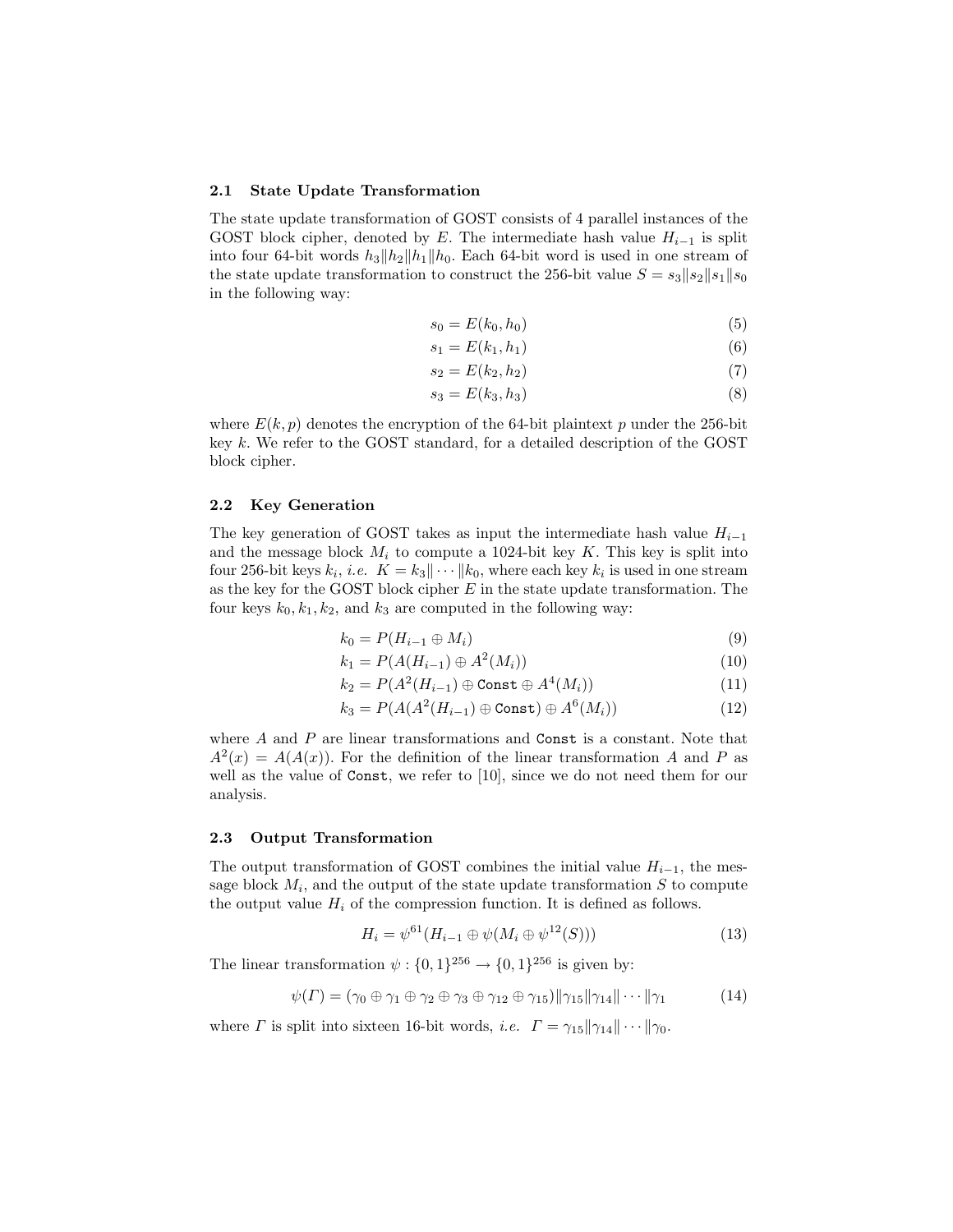# 3 Constructing Pseudo-Preimages for the Compression Function of GOST

In this section, we present how to construct a pseudo-preimage for the compression function of GOST. The attack is based on structural weaknesses of the compression function. Since the transformation  $\psi$  is linear, (13) can be written as:

$$
H_i = \psi^{61}(H_{i-1}) \oplus \psi^{62}(M_i) \oplus \psi^{74}(S) \tag{15}
$$

Furthermore,  $\psi$  is invertible and hence (15) can be written as:

$$
\underbrace{\psi^{-74}(H_i)}_{X} = \underbrace{\psi^{-13}(H_{i-1})}_{Y} \oplus \underbrace{\psi^{-12}(M_i)}_{Z} \oplus S \tag{16}
$$

Note that Y depends linearly on  $H_{i-1}$  and Z depends linearly on  $M_i$ . As opposed to Y and Z, S depends on both  $H_{i-1}$  and  $M_i$  processed by the block cipher E. For the following discussion, we split the 256-bit words  $X, Y, Z$  defined in (16) into 64-bit words:

$$
X = x_3 \|x_2\|x_1\|x_0 \quad Y = y_3 \|y_2\|y_1\|y_0 \quad Z = z_3 \|z_2\|z_1\|z_0
$$

Now, (16) can be written as:

$$
x_0 = y_0 \oplus z_0 \oplus s_0 \tag{17}
$$

$$
x_1 = y_1 \oplus z_1 \oplus s_1 \tag{18}
$$

$$
x_2 = y_2 \oplus z_2 \oplus s_2 \tag{19}
$$

$$
x_3 = y_3 \oplus z_3 \oplus s_3 \tag{20}
$$

For a given  $H_i$ , we can easily compute the value  $X = \psi^{-74}(H_i)$ . Now assume, that for the given  $X = x_0 ||x_1|| x_2 ||x_3$ , we can find two pairs  $(H_{i-1}^1, M_i^1)$  and  $(H_{i-1}^2, M_i^2)$ , where  $H_{i-1}^1 \neq H_{i-1}^2$  or  $M_i^1 \neq M_i^2$ , such that both pairs produce the value  $x_0$ . Then we know that with a probability of  $2^{-192}$ , these two pairs also lead to the corresponding values  $x_1, x_2$ , and  $x_3$ . In other words, we have constructed a pseudo-preimage for the given  $H_i$  for the compression function of GOST with a probability of  $2^{-192}$ . Therefore, assuming that we can construct  $2^{192}$  pairs  $(H_{i-1}^j, M_i^j)$ , where  $H_{i-1}^j \neq H_{i-1}^k$  or  $M_i^j \neq M_i^k$ , such that all produce the value  $x_0$ , then we have constructed a pseudo-preimage for the compression function.

Based on this short description, we will show now how to construct pseudopreimages for the compression function of GOST. We will first derive how to construct pairs  $(H_{i-1}^j, M_i^j)$ , which all produce the same value  $x_0$ . This boils down to solving an underdetermined system of equations. Assume, we want to keep the value  $s_0$  in (17) constant. Since  $s_0 = E(k_0, h_0)$ , we have to find pairs  $(H_{i-1}^{\tilde{j}}, M_i^{\tilde{j}})$  such that the values  $k_0$  and  $h_0$  are the same for each pair. We know that  $h_0$  directly depends on  $H_{i-1}$ . The key  $k_0$  depends on  $H_{i-1} \oplus M_i$ . Therefore,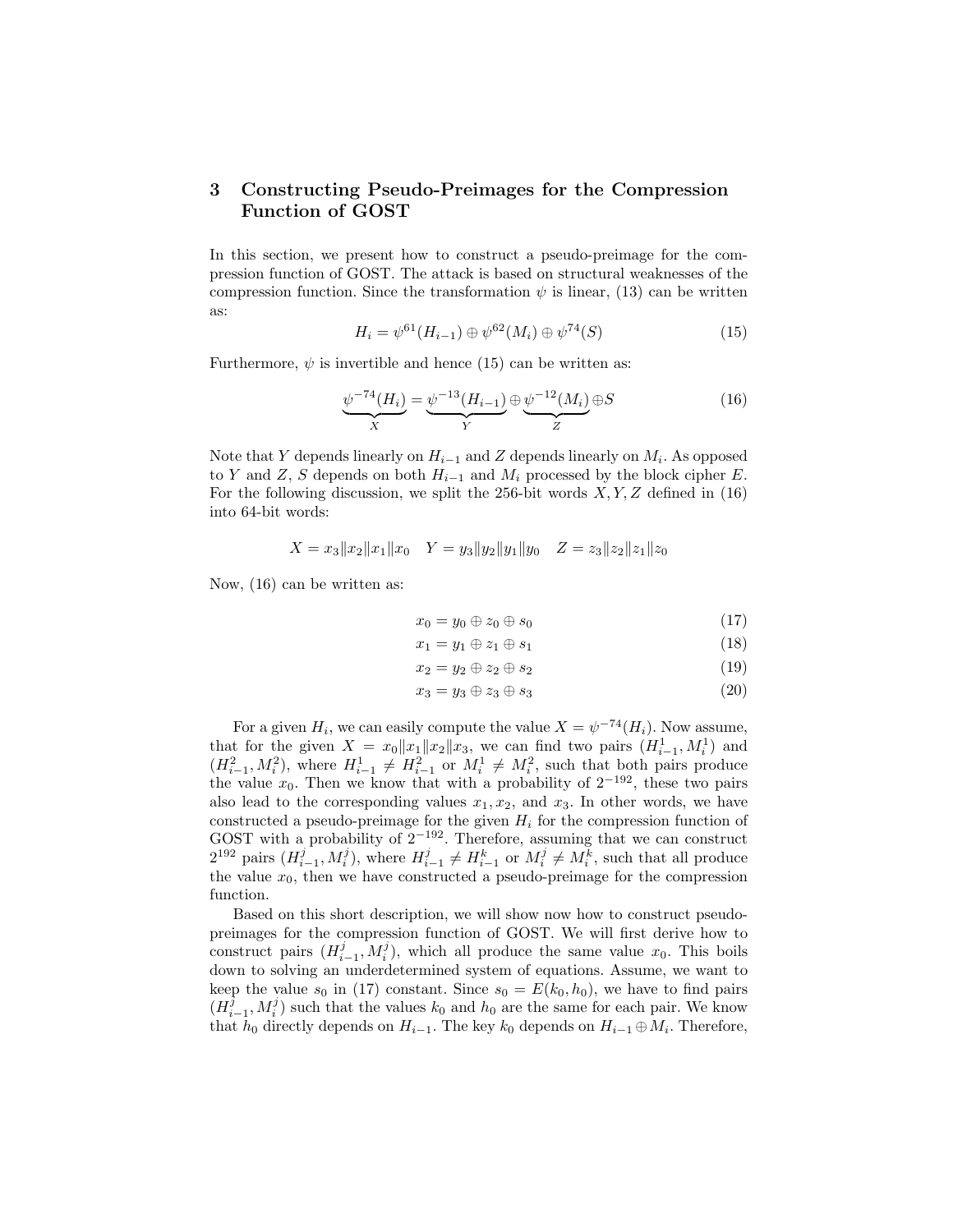we get the following equations:

$$
h_0 = a \tag{21}
$$

$$
m_0 \oplus h_0 = b_0 \tag{22}
$$

$$
m_1 \oplus h_1 = b_1 \tag{23}
$$

$$
m_2 \oplus h_2 = b_2 \tag{24}
$$

$$
m_3 \oplus h_3 = b_3 \tag{25}
$$

where a and the  $b_i$ 's are arbitrary 64-bit values. Note that  $k_0 = P(H_{i-1} \oplus M_i)$  $\bar{B}$ , where  $\bar{B} = P(B)$  and  $B = b_3 || \cdots || b_0$ , see (9). This is an underdetermined system of equations with  $5 \cdot 64$  equations in  $8 \cdot 64$  variables over  $GF(2)$ . Solving this system leads to  $2^{192}$  solutions for which  $s_0$  has the same value. To find pairs  $(H_{i-1}^j, M_i^j)$  for which  $x_0$  has the same value, we still have to ensure that also the term  $y_0 \oplus z_0$  in (17) has the same value for all pairs. This adds one additional equation (64 equations over  $GF(2)$ ) to our system of equations, namely

$$
y_0 \oplus z_0 = c \tag{26}
$$

where  $c$  is an arbitrary 64-bit value. This equation does not add any new variables, since we know that  $y_0$  depends linearly on  $h_3||h_2||h_1||h_0$  and  $z_0$  depends linearly on  $m_3||m_2||m_1||m_0$ , see (16). To summarize, fixing the value of  $x_0$  boils down to solving an underdetermined equation system with  $6 \cdot 64$  equations and 8.64 unknowns over  $GF(2)$ . This leads to  $2^{128}$  solutions  $h_i$  and  $m_i$  for  $0 \leq i < 4$ and hence  $2^{128}$  pairs  $(H_{i-1}^j, M_i^j)$  for which the value  $x_0$  is the same.

Now we can describe how the pseudo-preimage attack on the compression function of GOST works. In the attack, we have to find  $H_{i-1}$  and  $M_i$  such that  $f(H_{i-1}, M_i) = H_i$  for a given value of  $H_i$ . The attack can be summarized as follows.

- 1. Choose random values for  $b_0$ ,  $b_1$ ,  $b_2$ ,  $b_3$  and a. This determines  $k_0$  and  $h_0$
- 2. Compute  $s_0 = E(k_0, h_0)$  and adjust c accordingly such that

$$
x_0=y_0\oplus z_0\oplus s_0=c\oplus s_0
$$

holds with  $X = \psi^{-74}(H_i)$ .

- 3. Solve the set of  $6 \cdot 64$  linear equations over  $GF(2)$  to obtain  $2^{128}$  pairs  $(H_{i-1}^j, M_i^j)$  for which  $x_0$  is correct.
- 4. For each pair compute X and check if  $x_3$ ,  $x_2$  and  $x_1$  are correct. This holds with a probability of  $2^{-192}$ . Thus, after testing all  $2^{128}$  pairs, we will find a correct pair with a probability of  $2^{-192} \cdot 2^{128} = 2^{-64}$ . Therefore, we have to repeat the attack about  $2^{64}$  times for different choices of  $b_0$ ,  $b_1$ ,  $b_2$ ,  $b_3$  and a to find a pseudo-preimage for the compression function of GOST.

Hence, we can construct a pseudo-preimage for the compression function of GOST with a complexity of about  $2^{192}$  instead of  $2^{256}$  as expected for a compression function with an output size of 256 bits. In the next section, we will show how this attack on the compression function can be extended to a preimage attack on the hash function.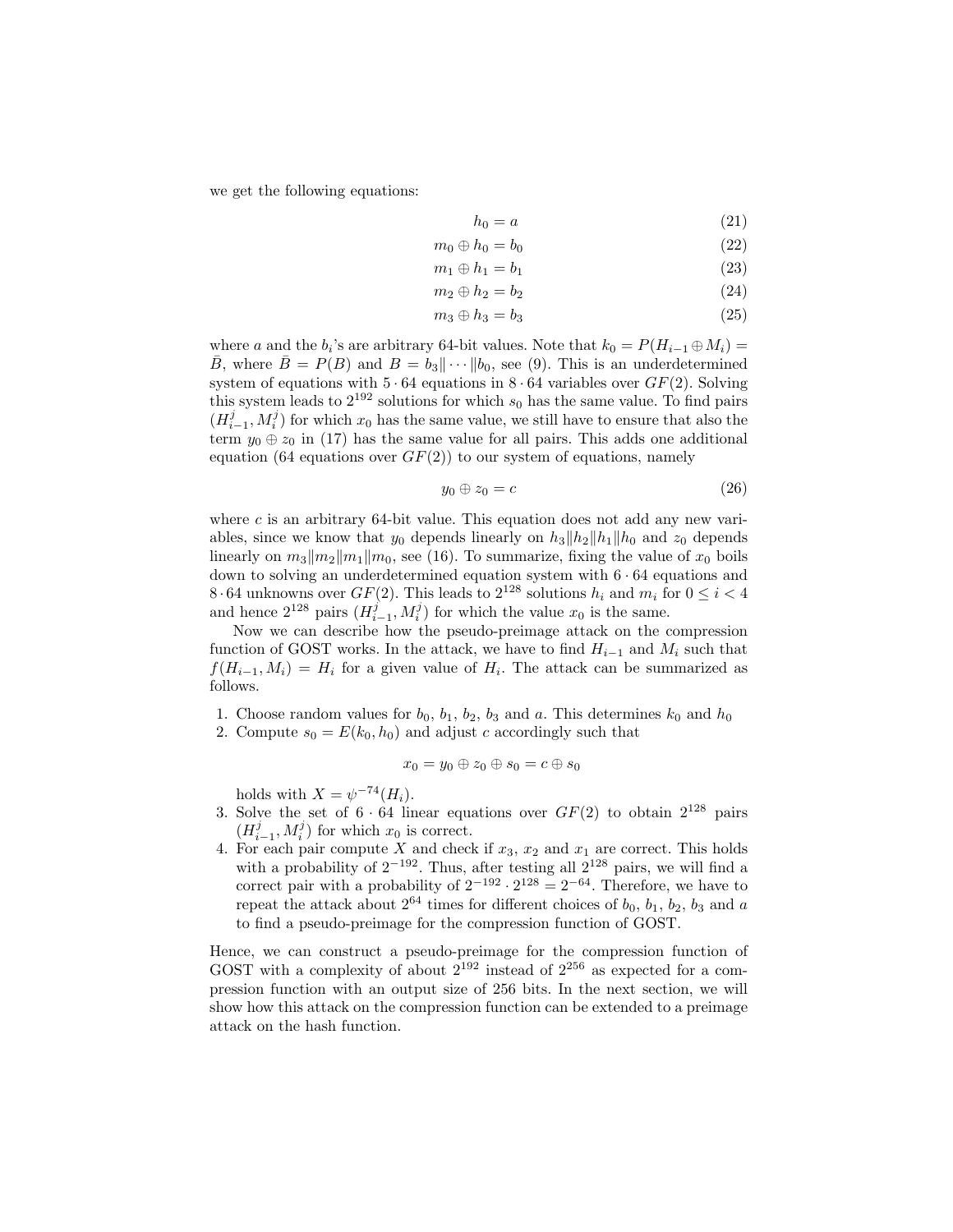## 4 A Preimage Attack for the Hash Function

In a preimage attack, we want to find, for a given hash value  $h$ , a message  $M$  such that  $H(M) = h$ . As we will show in the following, for GOST we can construct preimages of h with a complexity of about  $2^{225}$  evaluations of the compression function of GOST. Furthermore, the preimage consists of 257 message blocks, *i.e.*  $M = M_1 || \cdots || M_{257}$ . The preimage attack consists basically of four steps as also shown in Figure 3.



Fig. 3. Preimage Attack on GOST.

#### 4.1 STEP 1: Multicollisions for GOST

*f f f f* 256 *f* 256 to the same hash value. As shown by Joux, constructing a 2<sup>t</sup> multicollision, In [5], Joux introduced multicollisions which can be constructed for any iterated hash function. A multicollision is a set of messages of equal length that all lead *i.e.*  $2<sup>t</sup>$  messages consisting of t message blocks which all lead to the same hash value, can be done with a complexity of about  $t \cdot 2^{n/2}$ , where *n* is the bitsize of the hash value. For the preimage attack on GOST, we construct a  $2^{256}$ multicollision. This means, we have  $2^{256}$  messages  $M^* = M_1^{j_1} \| M_2^{j_2} \| \cdots \| M_{256}^{j_{256}}$ for  $j_1, j_2, \ldots, j_{256} \in \{1,2\}$  consisting of 256 blocks that all lead to the same hash value  $H_{256}$ . This results in a complexity of about  $256 \cdot 2^{128} = 2^{136}$  evaluations of the compression function of GOST. Furthermore, the memory requirement is about  $2 \cdot 256$  message blocks, *i.e.* we need to store  $2^{14}$  bytes. With these multicollisions, we are able to construct the needed value of  $\mathcal{Z}^m$  in STEP 4 of the attack (where the superscript  $m$  stands for 'multicollision').

## 4.2 STEP 2: Pseudo-Preimages for the Last Iteration

We construct  $2^{32}$  pseudo-preimages for the last iteration of GOST. For the given h, we proceed as described in Section 3 to construct a list L that consists of  $2^{32}$ pairs  $(H_{258}, \Sigma^t)$  (where the superscript t stands for 'target'). Constructing the list L has a complexity of about  $2^{32} \cdot 2^{192} = 2^{224}$  evaluations of the compression function of GOST. The memory requirements in this step come from the storage of  $2^{32}$  pairs  $(H_{i-1}, M_i)$ , *i.e.* we need to store  $2^{32}$  512-bit values or  $2^{38}$  bytes.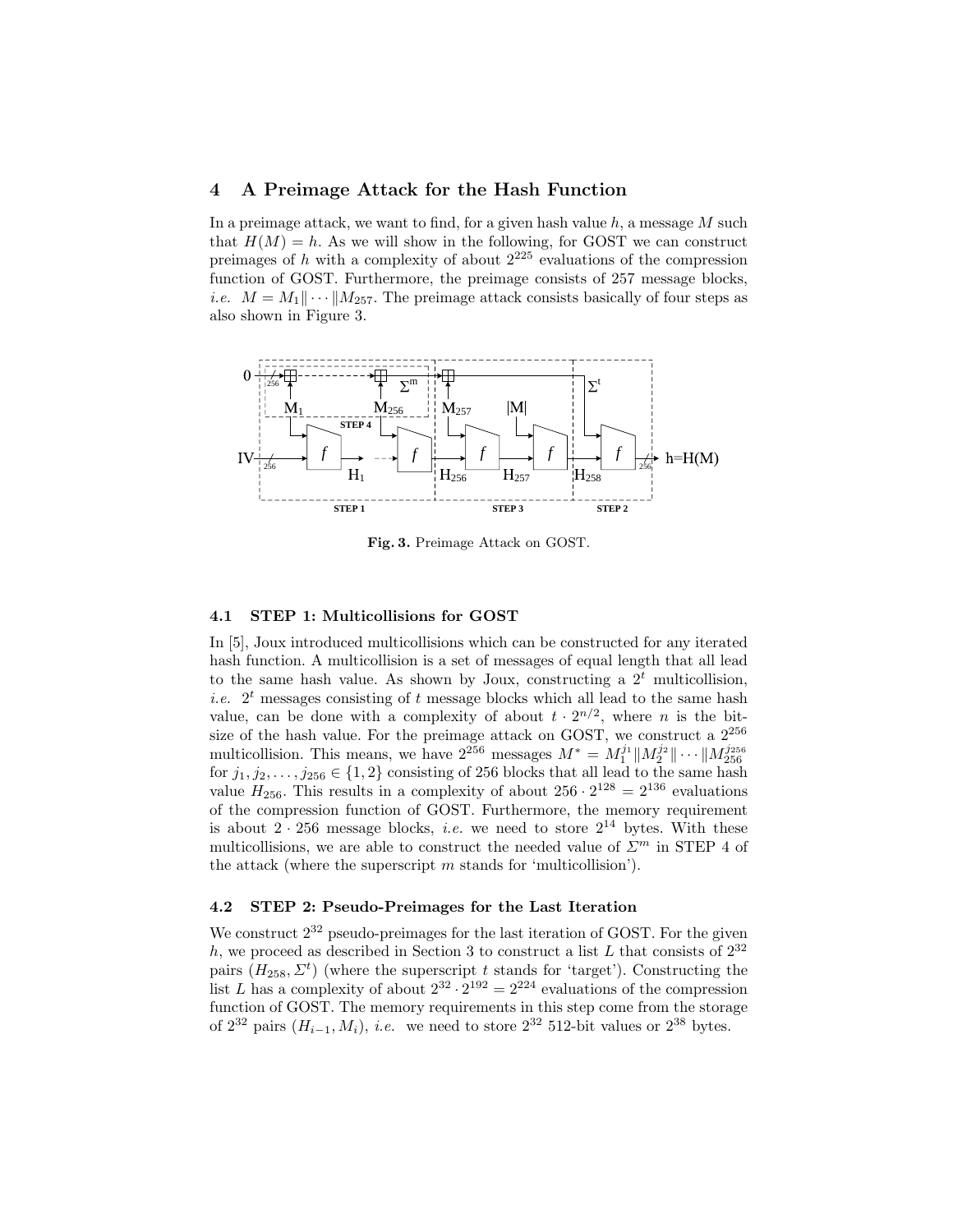#### 4.3 STEP 3: Preimages Including the Length Encoding

In this step, we have to find a message block  $M_{257}$  such that for the given  $H_{256}$ determined in STEP 1, and for  $|M|$  determined by our assumption that we want to construct preimages consisting of 257 message blocks, we find a  $H_{258}$  that is also contained in the list L constructed in STEP 2. Note that since we want to construct a message that is a multiple of 256 bits, we choose  $M_{257}$  to be a full message block and hence no padding is needed. We proceed as follows. Choose an arbitrary message block  $M_{257}$  and compute  $H_{258}$  as follows:

$$
H_{257} = f(H_{256}, M_{257})
$$
  

$$
H_{258} = f(H_{257}, |M|)
$$

where  $|M| = (256 + 1) \cdot 256$ . Then we check if the resulting value  $H_{258}$  is also in the list L. Since there are  $2^{32}$  entries in L, we will find the right  $M_{257}$  with a probability of  $2^{-256} \cdot 2^{32} = 2^{-224}$ . Hence, after repeating this step of the attack about  $2^{224}$  times, we will find an  $M_{257}$  and an according  $H_{258}$  that is also contained in the list L. Hence, this step of the attack requires  $2^{225}$  evaluations of the compression function. Once we have found an appropriate  $M_{257}$ , also the value  $\Sigma^m$  is determined:  $\Sigma^m = \Sigma^t \boxminus M_{257}$ .

## 4.4 STEP 4: Constructing  $\Sigma^m$

In STEP 1, we constructed a  $2^{256}$  multicollision in the first 256 iterations of the hash function. From this set of messages that all lead to the same  $H_{256}$ , we now have to find a message  $M^* = M_1^{j_1} \| M_2^{j_2} \| \cdots \| M_{256}^{j_{256}}$  for  $j_1, j_2, \ldots, j_{256} \in \{1, 2\}$ that leads to the value of  $\Sigma^m = \Sigma^t \boxminus M_{257}$ . This can easily done by applying a meet-in-the-middle attack. First, we save all values for  $\overline{\Sigma}_1 = M_1^{j_1} \boxplus M_2^{j_2} \boxplus$  $\cdots \boxplus M_{128}^{j_{128}}$  in the list L. Note that we have in total  $2^{128}$  values in L. Second, we compute  $\Sigma_2 = M_{129}^{j_{129}} \boxplus M_{130}^{j_{130}} \boxplus \cdots \boxplus M_{256}^{j_{256}}$  and check if  $\Sigma^m \boxminus \Sigma_2$  is in the list L. After testing all  $2^{128}$  values, we expect to find a matching entry in the list L and hence a message  $M^* = M_1^{j_1} \| M_2^{j_2} \| \cdots \| M_{256}^{j_{256}}$  that leads to  $\mathcal{L}^m = \mathcal{L}^t \boxminus M_{257}$ . This step of the attack has a complexity of  $2^{128}$  and a memory requirement of  $2^{128} \cdot 2^5 = 2^{133}$  bytes. Once we have found  $M^*$ , we found a preimage for GOST consisting of 256+1 message blocks, namely  $M^*||M_{257}$ .

The complexity of the preimage attack is determined by the computational effort of STEP 2 and STEP 3, *i.e.* a preimage of h can be found in about  $2^{225}$  +  $2^{224} \approx 2^{225}$  evaluations of the compression function. The memory requirements for the preimage attack are determined by finding  $M^*$  in STEP 4, since we need to store 2<sup>133</sup> bytes for the standard meet-in-the-middle attack. Due to the high memory requirements of STEP 4, one could see this part as the bottleneck of the attack. However, the memory requirements of STEP 4 can be significantly reduced by applying a memory-less variant of the meet-in-the-middle attack introduced by Quisquater and Delescaille in [11].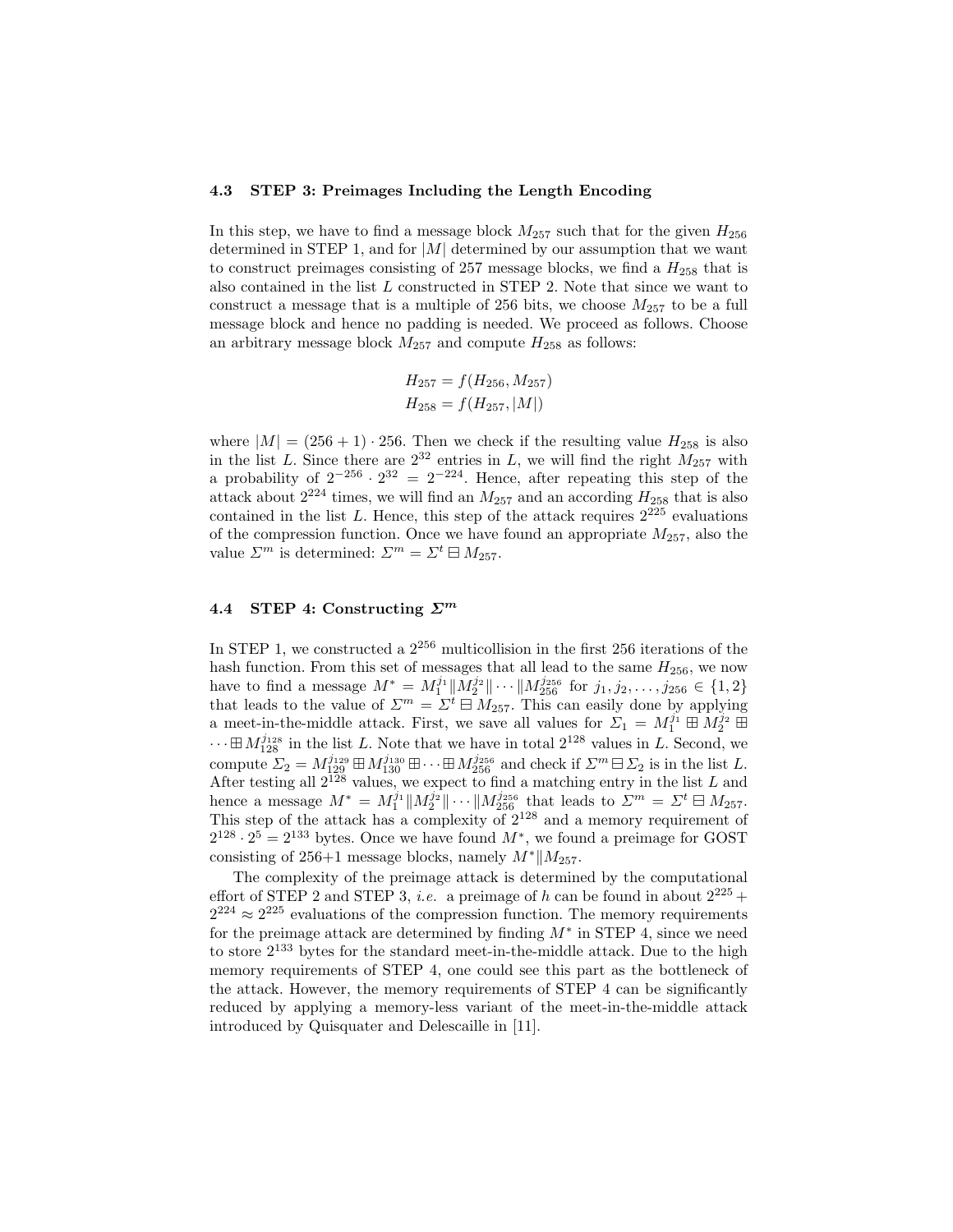#### 4.5 A Remark on Second Preimages

Note that the presented preimage attack on GOST also implies a second preimage attack. In this case, we are not given only the hash value  $h$  but also a message M that results in this hash value. We can construct for any given message a second preimage in the same way as we construct preimages. The difference is, that the second preimage will always consist of at least 257 message blocks. Thus, we can construct a second preimage for any message  $M$  (of arbitrary length) with a complexity of about 2<sup>225</sup> evaluations of the compression function of GOST.

Note that for long messages (more than  $2^{32}$  message blocks) the generic second preimage attack of Gauravaram and Kelsey [4] is more efficient. For instance, a second preimage can be found for a message consisting of about  $2^{54}$ message blocks with a complexity of  $2^{203}$  evaluations of the compression function of GOST and  $2^{142}$  bytes of memory.

## 5 Conclusion

In this article, we have presented a (second) preimage attack on GOST. Both the preimage and the second preimage attack have a complexity of about  $2^{225}$ evaluations of the compression function and a memory requirement of about 2<sup>38</sup> bytes. The internal structure of the compression function allows to construct pseudo-preimages with a complexity of about 2<sup>192</sup>. This alone would not render the hash function insecure but would actually just constitute a certificational weakness. Nevertheless, the fact that we can construct multicollisions for any iterated hash function including GOST and the possibility of applying a meetin-the-middle attack make the preimage and second preimage attack on GOST possible. More precisely, as opposed to most iterated hash functions, GOST additionally computes a checksum of the single message blocks which is then input to the final application of the compression function. For the preimage attack, we need a certain value in this chain after 256 iterations. The multicollision attack allows to generate a huge set of colliding messages such that we can generate any value for this checksum. Furthermore, a memory-less variant of meet-in-themiddle attack enables us to construct the specific value in an efficient way with respect to both running time and memory requirements.

## Acknowledgements

The authors wish to thank Praveen Gauravaram, Mario Lamberger, Vincent Rijmen, and the anonymous referees for useful comments and discussions.

The work in this paper has been supported in part by the Austrian Science Fund (FWF), project P19863 and by the European Commission through the IST Programme under contract IST2002507 932 ECRYPT. The information in this paper is provided as is, and no guarantee or warranty is given or implied that the information is fit for any particular purpose. The user thereof uses the information at its sole risk and liability.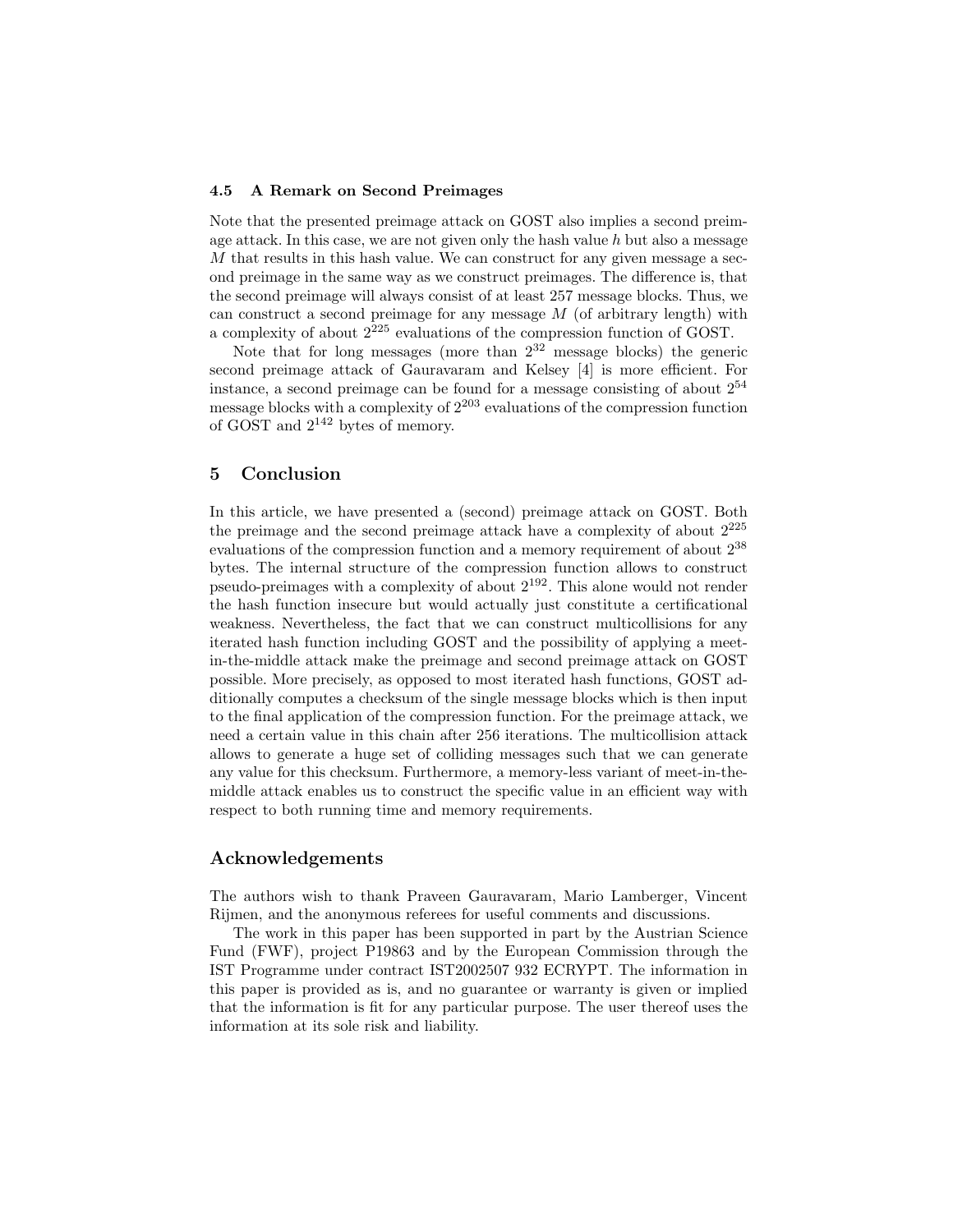## References

- 1. Alex Biryukov and David Wagner. Advanced Slide Attacks. In Bart Preneel, editor, EUROCRYPT, volume 1807 of LNCS, pages 589–606. Springer, 2000.
- 2. John Black, Martin Cochran, and Trevor Highland. A Study of the MD5 Attacks: Insights and Improvements. In Matthew J. B. Robshaw, editor, FSE, volume 4047 of LNCS, pages 262–277. Springer, 2006.
- 3. Christophe De Cannière and Christian Rechberger. Finding SHA-1 Characteristics: General Results and Applications. In Xuejia Lai and Kefei Chen, editors, ASIACRYPT, volume 4284 of LNCS, pages 1–20. Springer, 2006.
- 4. Praveen Gauravaram and John Kelsey. Cryptanalysis of a Class of Cryptographic Hash Functions. Accepted at CT-RSA, 2008. Preprint available at http://eprint.iacr.org/2007/277.
- 5. Antoine Joux. Multicollisions in Iterated Hash Functions. Application to Cascaded Constructions. In Matthew K. Franklin, editor, CRYPTO, volume 3152 of LNCS, pages 306–316. Springer, 2004.
- 6. John Kelsey, Bruce Schneier, and David Wagner. Key-Schedule Cryptoanalysis of IDEA, G-DES, GOST, SAFER, and Triple-DES. In Neal Koblitz, editor,  $CRYPTO$ , volume 1109 of *LNCS*, pages 237–251. Springer, 1996.
- 7. Lars R. Knudsen and John Erik Mathiassen. Preimage and Collision Attacks on MD2. In Henri Gilbert and Helena Handschuh, editors, FSE, volume 3557 of LNCS, pages 255–267. Springer, 2005.
- 8. Youngdai Ko, Seokhie Hong, Wonil Lee, Sangjin Lee, and Ju-Sung Kang. Related Key Differential Attacks on 27 Rounds of XTEA and Full-Round GOST. In Bimal K. Roy and Willi Meier, editors, FSE, volume 3017 of LNCS, pages 299–316. Springer, 2004.
- 9. Mario Lamberger, Norbert Pramstaller, Christian Rechberger, and Vincent Rijmen. Second Preimages for SMASH. In Masayuki Abe, editor, CT-RSA, volume 4377 of LNCS, pages 101–111. Springer, 2007.
- 10. Markus Michels, David Naccache, and Holger Petersen. GOST 34.10 A brief overview of Russia's DSA. Computers & Security, 15(8):725–732, 1996.
- 11. Jean-Jacques Quisquater and Jean-Paul Delescaille. How Easy is Collision Search. New Results and Applications to DES. In Gilles Brassard, editor, CRYPTO, volume 435 of LNCS, pages 408–413. Springer, 1989.
- 12. Markku-Juhani O. Saarinen. A chosen key attack against the secret S-boxes of GOST, 1998. Available at http://citeseer.ist.psu.edu/saarinen98chosen.html.
- 13. Haruki Seki and Toshinobu Kaneko. Differential Cryptanalysis of Reduced Rounds of GOST. In Douglas R. Stinson and Stafford E. Tavares, editors, Selected Areas in Cryptography, volume 2012 of LNCS, pages 315–323. Springer, 2000.
- 14. Xiaoyun Wang, Xuejia Lai, Dengguo Feng, Hui Chen, and Xiuyuan Yu. Cryptanalysis of the Hash Functions MD4 and RIPEMD. In Ronald Cramer, editor, EUROCRYPT, volume 3494 of LNCS, pages 1–18. Springer, 2005.
- 15. Xiaoyun Wang, Yiqun Lisa Yin, and Hongbo Yu. Finding Collisions in the Full SHA-1. In Victor Shoup, editor, CRYPTO, volume 3621 of LNCS, pages 17–36. Springer, 2005.
- 16. Xiaoyun Wang and Hongbo Yu. How to Break MD5 and Other Hash Functions. In Ronald Cramer, editor, EUROCRYPT, volume 3494 of LNCS, pages 19–35. Springer, 2005.
- 17. Hongbo Yu, Xiaoyun Wang, Aaram Yun, and Sangwoo Park. Cryptanalysis of the Full HAVAL with 4 and 5 Passes. In Matthew J. B. Robshaw, editor, FSE, volume 4047 of LNCS, pages 89–110. Springer, 2006.